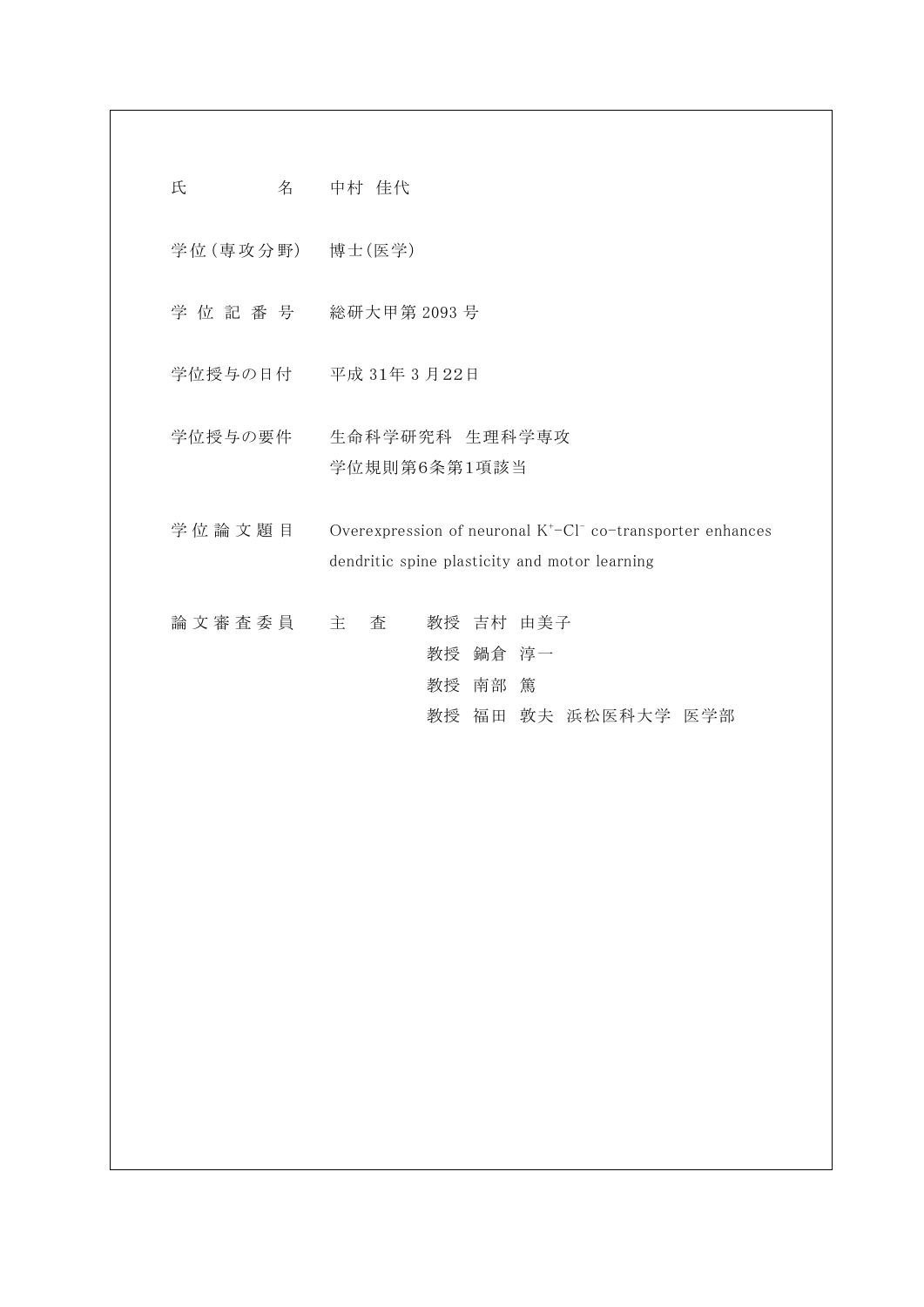# 博士論文の要旨

氏 名

# 中村佳代

### 論文題目

Overexpression of neuronal  $K^+$ -Cl co-transporter enhances dendritic spine plasticity and motor learning

The neuron-selective isoform of the  $K^+$ -Cl cotransporter KCC2 plays an important role in regulating intracellular chloride concentration. In most adult neurons KCC2 simultaneously exports  $K^+$  and  $Cl^-$  and thereby maintains a low intracellular  $Cl^-$  that facilitates subsequent gamma-amino butyric acid receptor (GABA<sub>A</sub>Rs) mediated Cl<sup>-</sup> influx, hyperpolarization and neuronal inhibition. Indeed, GABAergic inhibition can be diminished when KCC2 is absent or has reduced function, such as occurs during neuronal development and/or after injury. Given this role in influencing GABA function, there has been extensive investigation into the contributions that KCC2 may play in neuronal circuit development and in the pathogenesis of different diseases, and into the mechanisms which regulate KCC2 expression and transport function.

However, KCC2 has also been reported to have additional morphogenic effects on neuronal circuits independent of its Cl-transport function. In neuronal cultures from KCC2 knockout mice, dendritic spines exhibited a more immature filopodia -like phenotype, and the number of immunohistochemically and functionally identified excitatory synapses was markedly decreased. Remarkably, this immature spine phenotype was rescued by overexpression of transport-deficient KCC2 mutant constructs. Furthermore, *in utero* overexpression of KCC2, or a transport-defective mutant KCC2, resulted in an increase in the density of mature dendritic spines in the somatosensory cortex (Layer II/III) that was sustained for at least until 90 days after birth. Pertinently, KCC2 appears to form a complex with the actin-associated proteins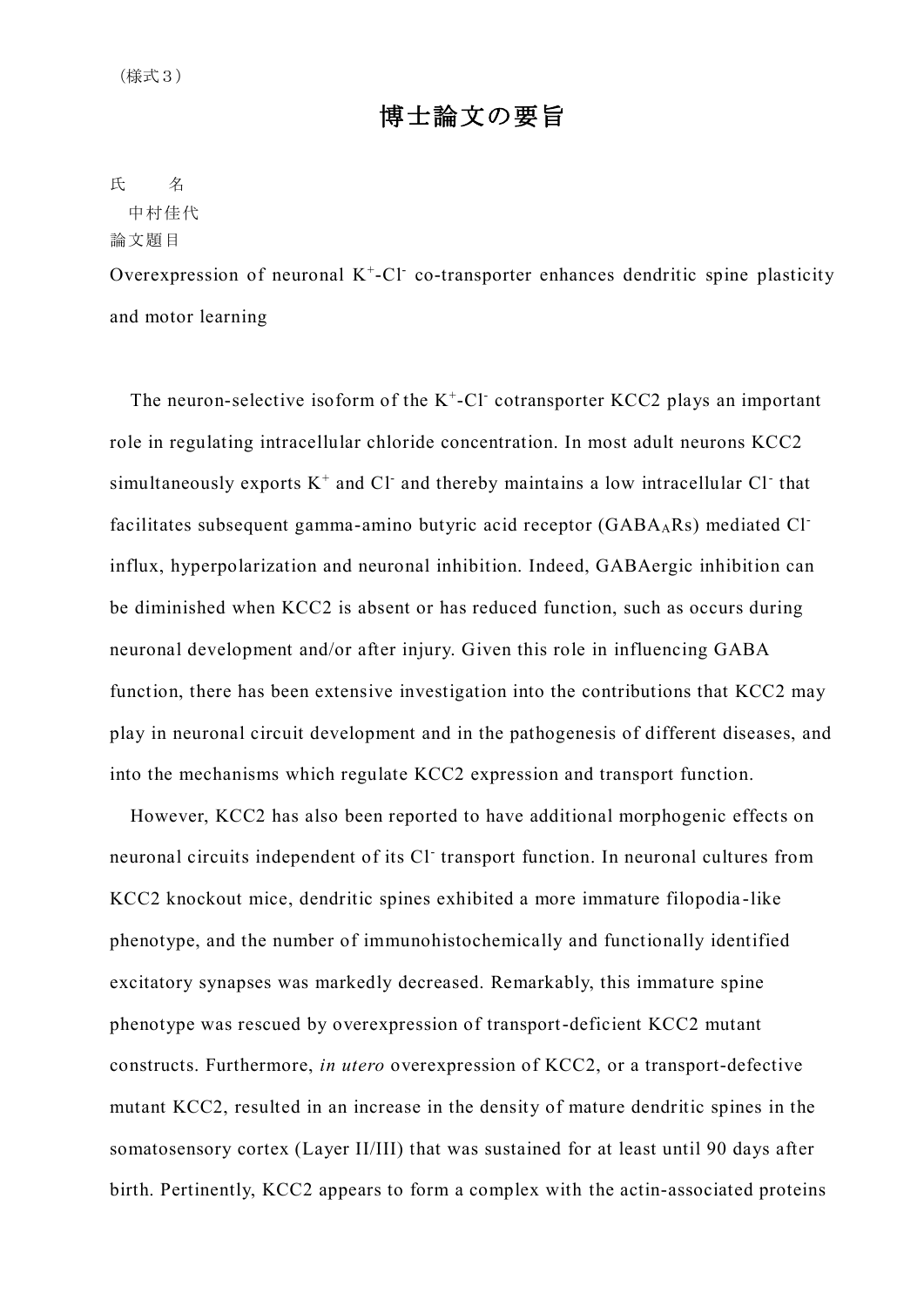4.1N and βPIX, and can interact with the kinase and cofilin signaling pathways associated with spine development and stabilization. Thus it would appear that KCC2 supports the development of excitatory synapses by enhancing spinogenesis and/or maturation. Such a role is consistent with the upregulation of KCC2 expression in development coinciding with the start of spinogenesis, and may (at least partly) explain the presence of KCC2 on dendritic spines at glutamatergic synapses.

Maintenance of dendritic spines in the adult nervous system is also highly dynamic, underpinned by numerous molecular mechanisms, and facilitates the functional and structural plasticity required for memory and behavioral adaptations in response to training. More specifically, *in vivo* experiments have demonstrated a strong correlation between the rate of newly-formed dendritic spines in the motor cortex and the extent and rate at which mice can improve specific motor behaviors during learning. In addition, long-term potentiation (LTP) of synaptic transmission is associated with the appearance of new dendritic spines and an increase in the volume of dendritic spine heads, while long-term depression (LTD) is correlated with dendritic spine shrinkage and removal. Together this suggests an activity-dependent modulation of dendritic spine appearance, growth and stability during learning. Recent evidence suggests that KCC2 can directly contribute to aspects of dendritic spine plasticity. Suppression of KCC2 expression in juvenile rats and in cultured neurons prevented the induction of LTP and the associated increases in dendritic spine volume and AMPA receptor insertion, pointing to a possible link between KCC2 and learning induced synaptic plasticity in adult neuronal circuits.

Here, I examined the effects of KCC2 expression on synaptic plasticity in the motor cortex and motor learning *in vivo*. I used a genetically modified mouse that overexpression of KCC2 under the control of  $Ca^{2+}/cal$ calmodulin-dependent protein kinase II (CaMKII) promoter by combining KCC2-tetO knock-in mouse and CaMKII -tTA mouse (KCC2 overexpressing mice). Firstly, in order to confirm the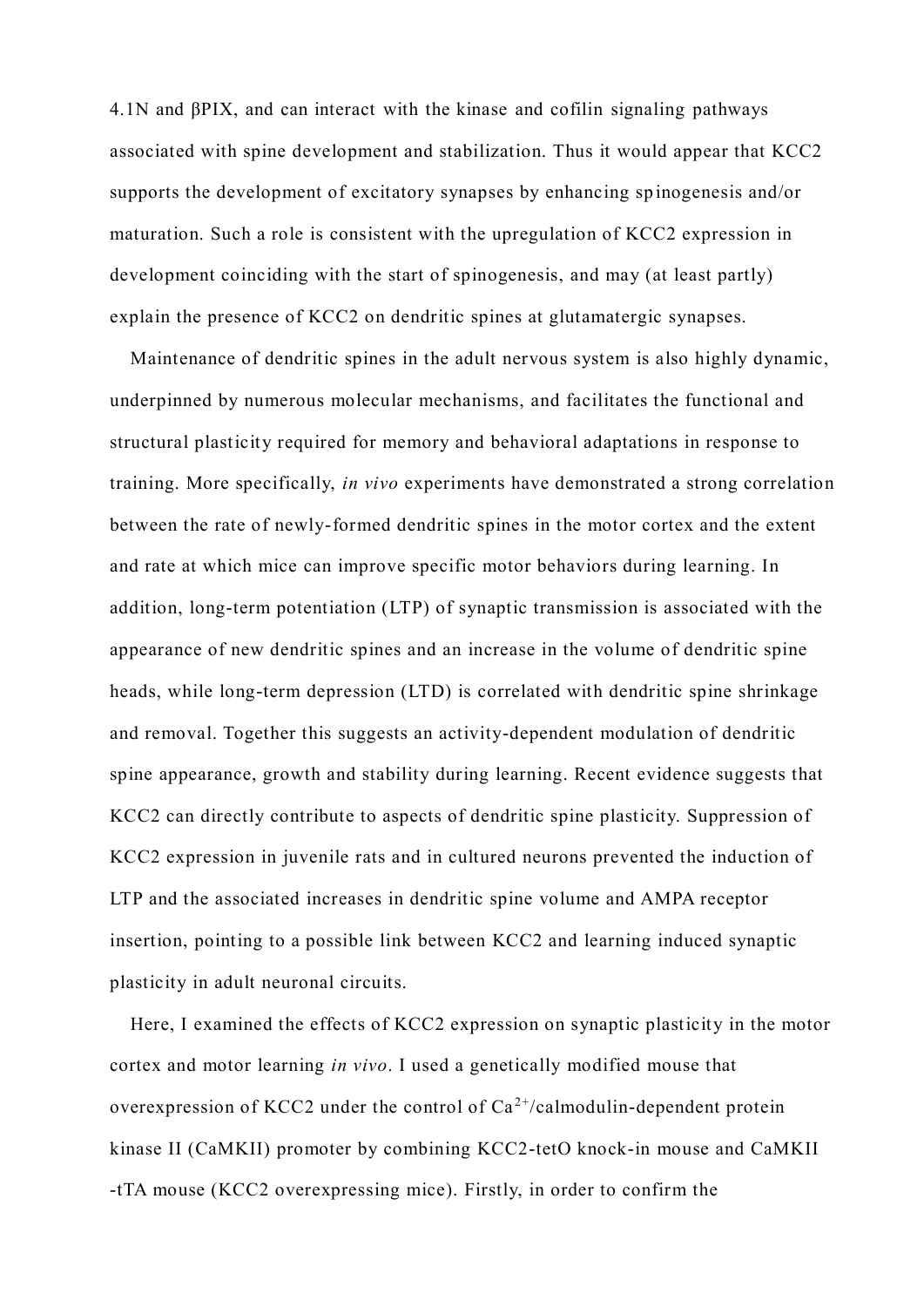overexpression of KCC2 in these mice, I examined the expression of KCC2 protein using western blotting and immunohistochemistry. At 7 days after stopping the oral administration of the tetracycline derivative, doxycycline (Dox), relative value of total KCC2 was significantly increased in the cerebral cortex. Next, I evaluated the anxiety and the behavioral activity with open field test and elevated plus maze test. There was no significant difference both in the anxiety and the activity behavior between KCC2 overexpressing and WT mice. On the other hand, the rotarod training test, which is employed to assess motor coordination and learning, KCC2 overexpressing mice showed a significantly greater motor learning compared to WT mice. *In vivo* imaging with two-photon laser microscopy revealed that the formation rate of dendritic spines of layer V pyramidal neurons gradually increased in KCC2 overexpressing and WT mice with training. Spine formation rate of KCC2 overexpressing mice, but not the WT mice, after the first training significantly increased compared with that before training. Corresponding with the increased spine formation in KCC2 overexpressing mice, the spine turnover rate (an average of elimination and formation) after 1 day of training was also significantly increased in KCC2 overexpressing mice, but not in WT mice. Hence my data supports the growing appreciation of the transport-independent role of KCC2 in dendritic spine development/maturation/ maintenance, suggesting a putative role in enhancing synaptic plasticity and performance during learning *in vivo*.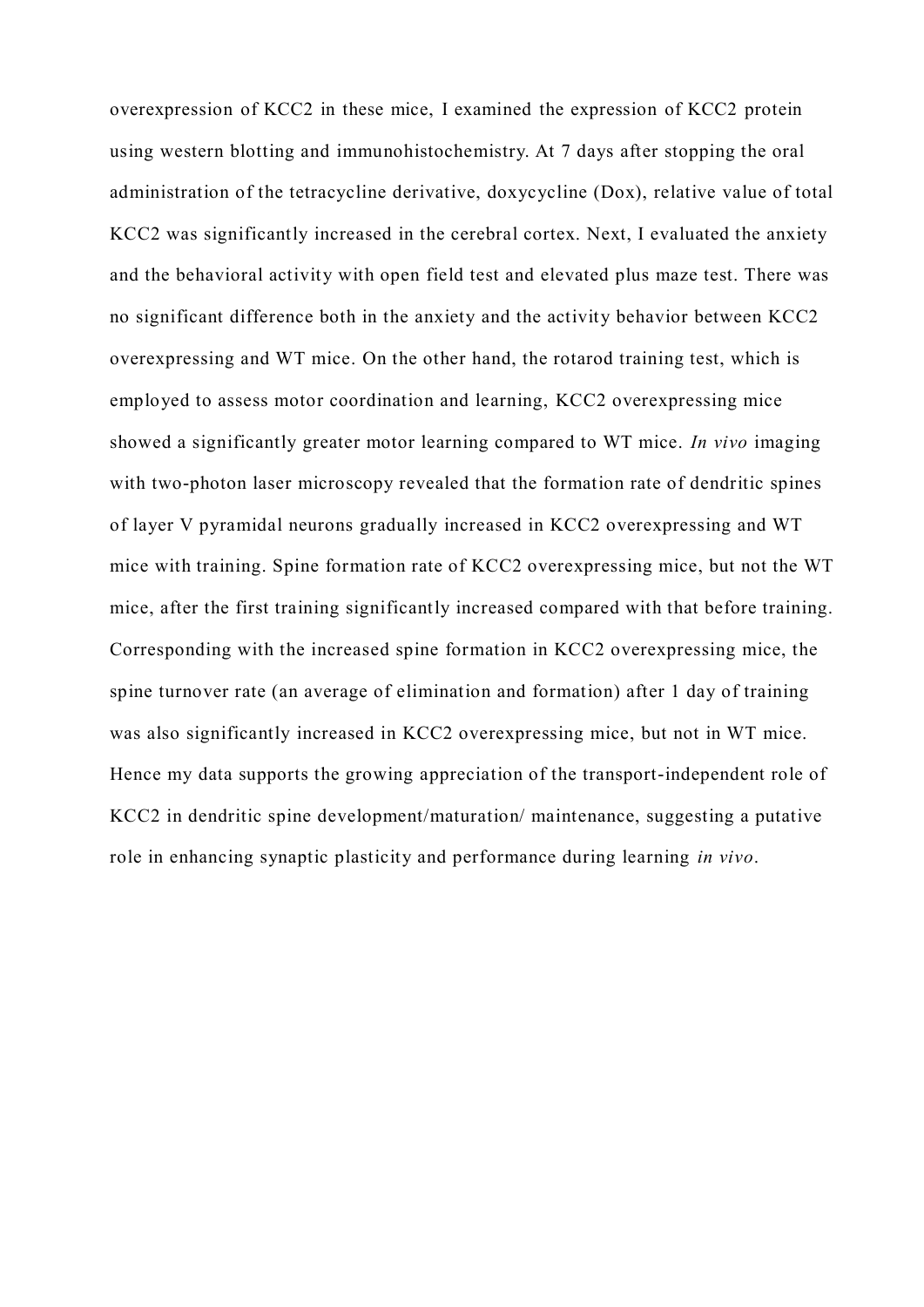Results of the doctoral thesis screening

## 博士論文審査結果

#### $\mathcal{F}$  ane in Full 中村 佳代

#### 論文頴白 Overexpression of neuronal  $K^+$ -Cl·co-transporter enhances dendritic spine plasticity and motor learning

神経細胞特異的に発現するカリウム-塩素イオン共役担体 (K<sup>+</sup>-Cl<sup>-</sup> co-transporter 2: KCC2)は細胞内塩素イオン濃度を低く保ち、抑制性神経伝達物質である GABA 機能を調節す る主要な分子である。近年、KCC2 は興奮性シナプス後部(スパイン)にも発現しており、 シナプス形成にも関与していることが報告された。一方、運動学習によりマウス大脳皮質 運動野の錐体細胞のスパイン数が増加することが報告されており、新たなスパイン形成が 学習・記憶の神経基盤であると考えられている。

本申請者は、運動学習に対する KCC2 の役割を検討するために、カルシウム/カルモジ ュリンリン依存性プロテインキナーゼ IIα (CaMKII) プロモーター下で KCC2 を時期特異 的に過剰発現可能な遺伝子改変マウス (KCC2-tet0 マウスと tTA- CaMKIIαマウスを交配、 Tet-Offシステム)において、ロータロッド試験(連続5日間)による運動学習評価と、2 光子励起顕微鏡を用いた大脳皮質運動野・第V層錐体細胞の樹状突起上のスパインの可塑 的変化の観察を行った。まず、大脳皮質第V層錐体細胞に KCC2 の過剰発現が誘導されるの かを NeuN (神経細胞) と VP16 (KCC2 遺伝子導入細胞) に対する 2 重染色を行い、90%以上 の錐体細胞にKCC2の強制発現を誘導できることを確認した。ドキシサイクリン (Dox) の 経口投与を中止してKCC2を過剰発現させたマウスでは、ロータロッド試験において、2日 目に有意な運動能力の亢進が認められたのに対し、対照群では4日目になってその亢進が 認められた。さらに、最終的な運動達成レベルも KCC2 過剰発現マウスでは有意に高かった。 次に、大脳皮質運動野第V層に CaMKII プロモーター下で GFP を発現させるアデノ随伴ウイ ルス(AAV-CaMKII-eGFP)を注入し、大脳皮質第I層に存在する同細胞の樹状突起を可視 化し、運動学習によるシナプスの可塑的変化を経時的に観察した。KCC2 過剰発現マウスで は対照群よりもトレーニング前においてもスパインの密度は有意に高かった。さらに、KCC2 過剰発現マウスのみで初日のトレーニング後にはスパイン新生の有意な亢進が観察された。 トレーニングによる運動学習とスパイン新生の相関を検討した結果、対照群においては、 これまで報告があるように、トレーニング前後でのスパイン新生の割合と運動能力の亢進 の程度に有意な正相関が認められた。一方、KCC2 過剰発現マウスでは、新生スパインの割 合と翌日の運動能力の亢進の程度に正相関が認められた。これらの結果から、KCC2 過剰発 現マウスでは、トレーニングにより大脳皮質運動野第V層錐体細胞でのスパイン新生が亢 進し、その一部は次の日の運動学習効率に関連している可能性が示めされた。

本研究では、行動学的解析と in vivo マウス大脳皮質の同一細胞からの経時的イメージ ングなど、適切な解析がなされている。また、運動学習とシナプス再編に KCC2 が関与して いることを示しており、KCC2の機能を理解する上で、重要な成果と考えられる。